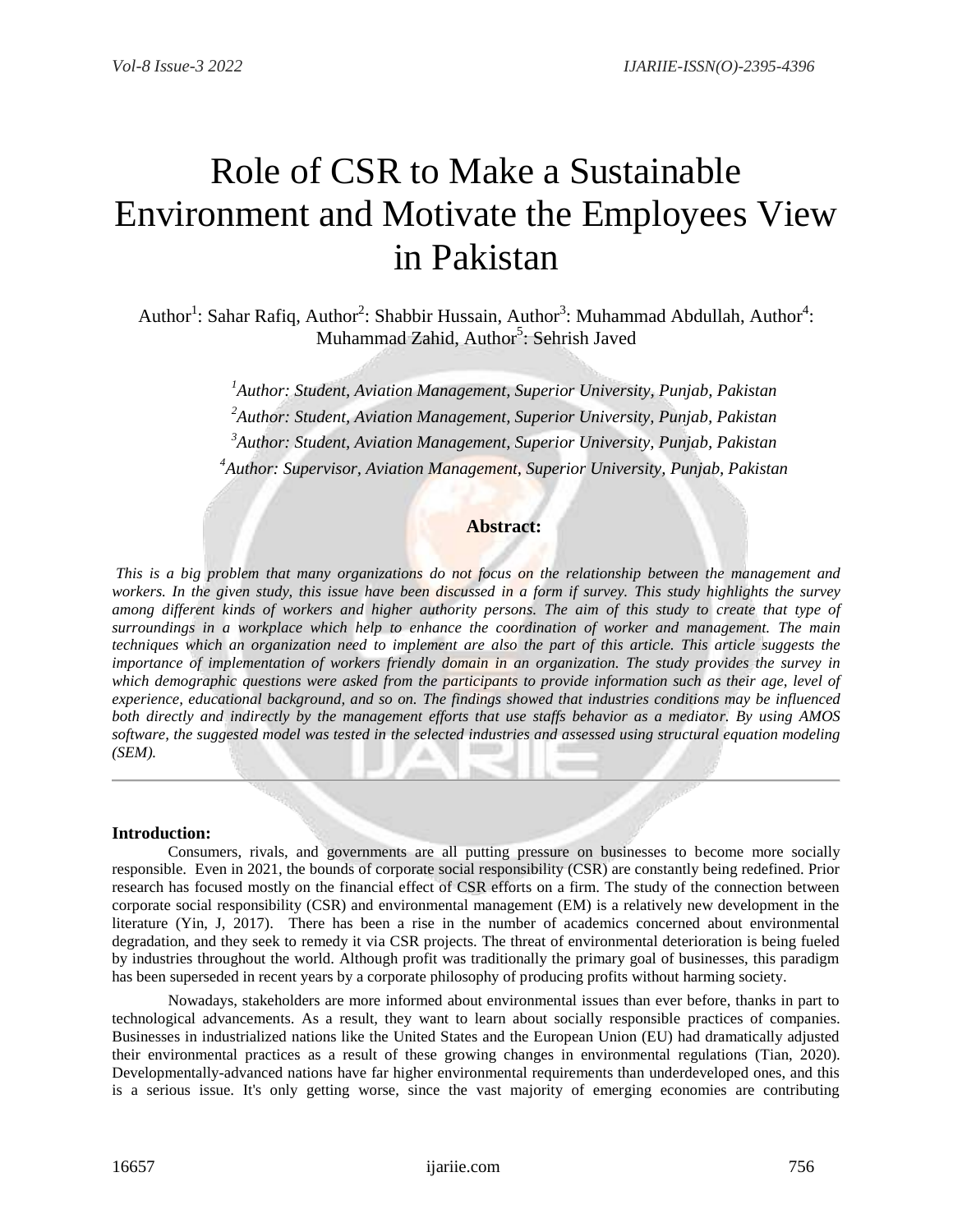significantly to global pollution levels. Due to Pakistan's status as a developing nation, the country is dealing with a wide range of issues, including significant flooding, droughts, harsh temperatures, and poor air quality.

Efforts must be made at every level of government to effectively address the present environmental challenges. There has never been a better moment for the nation to reevaluate its environmental policies and take steps to protect the environment on all fronts, from the individual to the collective. In this context, corporate social responsibility (CSR) may be an effective technique for reducing businesses' environmental impact (Streimikiene, 2020). An organization's environmental performance may be improved by well-planned corporate social responsibility (CSR) activities. According to previous studies on corporate social responsibility (CSR), there has been a lack of focus on the function of CSR just at individual basis (workers). Following Rupp and Mallory, we define micro-CSR (micro-CSR) in accordance with their concept of CSR at the person level. There is a rising concern among modern researchers to recognize the relevance of individual psychological responses about CSR activities conducted by a certain business to change their attitude toward nature.

Even while Rupp and Mallory discussed expanding micro-CSR to every individual level within or outside of an organization, we concentrated on a more specific component by focusing on an employee's participation in environmental improvement during work. Individuals in Pakistan have a poor awareness of the importance of each and every one of us in the fight to protect nature, which is reflected in their attitudes on the link between self and environment. (Hong, 2019). As a result, people are less worried about climate change because of a lack of awareness and a lack of action on the part of individuals. According to the results of this survey, a new era in which employees at businesses are required to reconsider their connection with environment and so better ensure the sustainability of the country's future, may be dawning.

We also contend that because employees spend so much time at work, they can play an important role in reducing an organization's environmental impact if they exhibit environmentally responsible behaviors on an individual level, such as not using excessive amounts of electricity or wasting organizational resources. It would be a mistake to ignore Pakistan's work force, which accounts for more than 72 million of the country's 200 million residents, for its importance in fostering environmental sustainability (Cupertino, 2018). As a result, the study's goal is to evaluate the link between environmental performance and workers' pro-environmental behavior as a mediator. The model developed in this research was put to the test in Pakistan's banking industry. The banking industry is one of Pakistan's most important and substantial contributors to the country's CSR efforts, hence it was selected as a focus for our CSR efforts.

Even though Universities in Pakistan's banking industry is not regarded to be a polluting sector, they engage considerably in CSR activities such as supporting various community-building initiatives, such as investment in training and making charitable gifts. Many underdeveloped countries do not priorities environmental sustainability when it comes to spending CSR funding (Wah, 2019). It is important for legislators to understand that environmental sustainability can only be realized if all sectors of the society (manufacturing, service, and others) take their responsibilities to protect the environment.

For example, earlier studies in the available literature have not adequately addressed the link between CSR actions at the human level and environmental sustainability, which is of paramount relevance. As a groundbreaking research from a developing nation, it attempts to emphasize the significance of each employee's role in helping to protect our planet. As a final point, this research adds to the growing body of knowledge since it dispels a common misconception among individuals in the service industry that they do not contribute to pollution and so should not be concerned about their impact on environmental sustainability. Change in service sector behavior toward the environment will be aided by this research.

#### **Research Objectives:**

- GVCs (global value chains), corporate standard certification, working conditions, environmental and social challenges and job satisfaction and motivation will be analyzed in this paper to synthesize the relevant research.
- Farm worker socio-environmental circumstances, CSR compliance, and farm employees' motivation and job satisfaction are all examined in this study.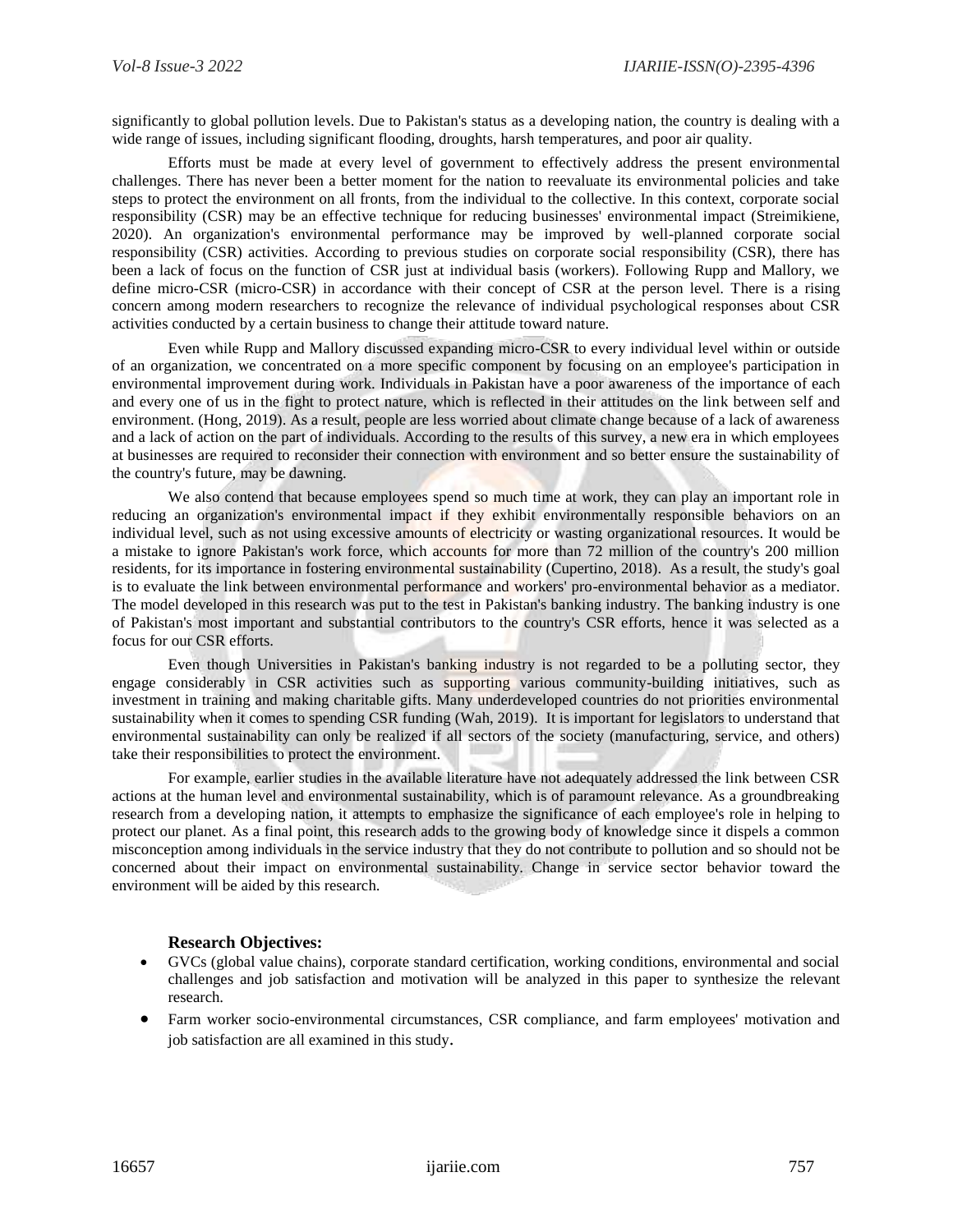## **Literature and Hypotheses**

The goal of corporate social responsibility (CSR) is to help firms remain competitive while also reducing their impact on the environment. Carroll defines CSR as the economic, legal and social and charitable activity of a corporation in which firms maximize their income by positively affecting the community and environment. As Bowen and Johnson point out in "Societal Responsibilities of the Businessman," enterprises have an influence on society; hence their aims should be aligned with social ideals and goals. When a company adopts a CSR strategy, it may enhance its environmental performance by implementing measures such as reduced emissions, waste management systems, and low energy use, all of which have a significant influence on the environment. Researchers and politicians are increasingly concerned with corporate social responsibility (CSR) because customers are increasingly asking for ecologically friendly products and services.

One of most prominent company initiatives in the previous decade has been CSR. Although there are several research on CSR, a precise definition of it does not exist due to a lack of general agreement on CSR activities. To be successful, companies must meet or exceed the expectations of their customers. In today's competitive business environment, enterprises that focus on their customers' needs have a longer lifetime and are more likely to thrive. Corporate social responsibility (CSR) is the company's pledge to follow through on its goals, make choices, and behave itself in a way that benefits the wider populace. A number of academics have documented the positive effects of corporate social responsibility (CSR) on a company's bottom line.

CSR, according to Shabbir and Wisdom, has major connotations in the effective existence of a firm. According to a recent study, CSR has a significant impact on environmental performance. When it comes to CSR, some firms see it as an opportunity to gain more societal influence 9 Roberts, 20200. All stakeholders throughout the globe are paying close attention to the "concept of green environment," and customers are being urged to support companies that are socially responsible. CSR programs may be used to increase a company's social capital and attract customers who support green initiatives.

It is also important for businesses to take care of the environment, which may be shown in their CSR activities. According to several stakeholders, it is not just a socially responsible practice, but also a corporate standard. Organizational CSR programs are essential touchpoints for shaping the behavior of employees toward nature, since workers realize their business is concerned with environmental management and is making actual steps to eliminate environmental dangers. Because of their company's involvement in CSR initiatives, workers are expected to return the favor in accordance with the notion of norm reciprocity. Based on the research and discussion above, we hypothesize that micro level CSR initiatives are meant to improve an organization's environmental performance.



Figure 1 depicts the authors' proposed research paradigm.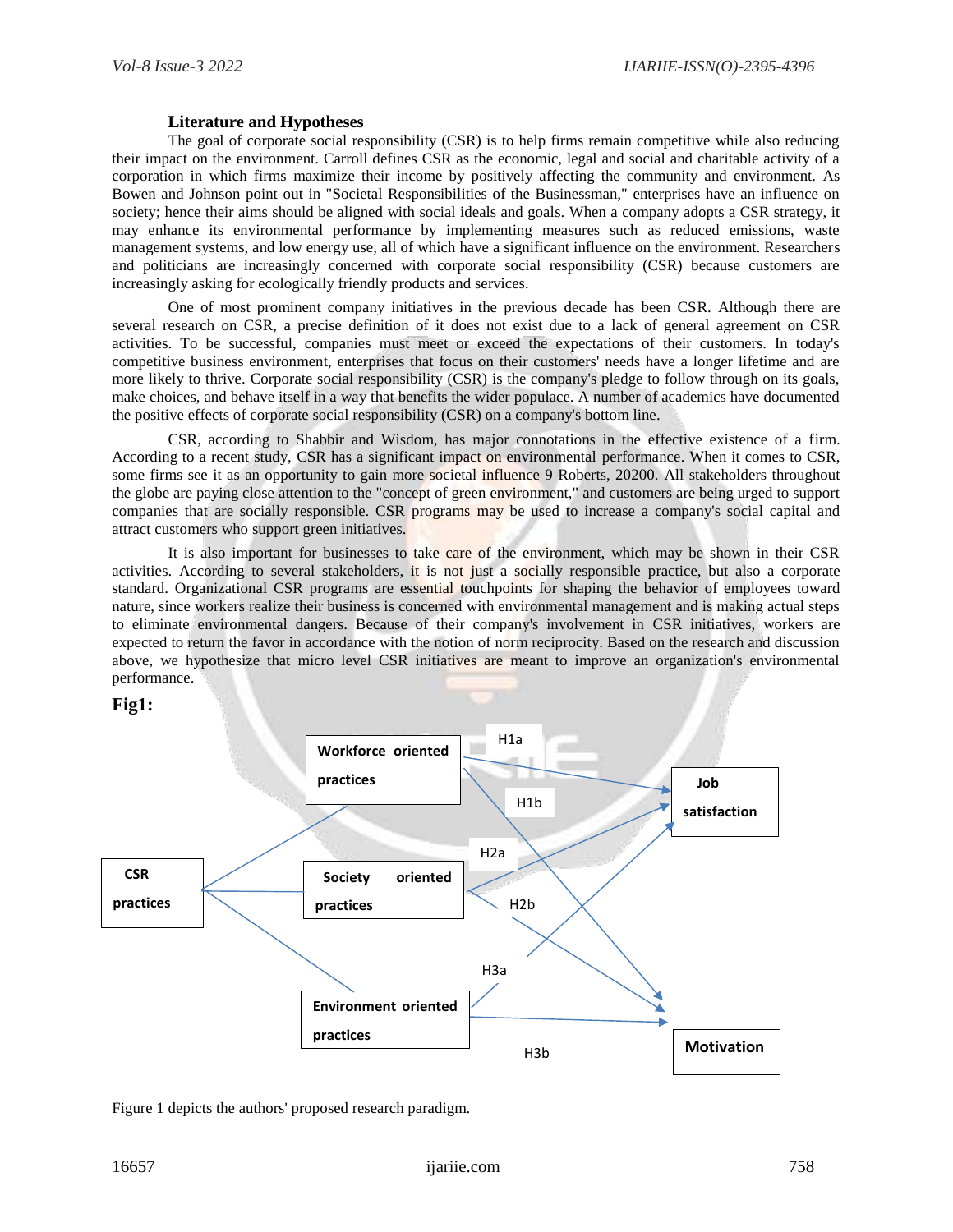- H1: CSR measures geared toward the workforce are associated with higher levels of job satisfaction among rural workers. There is a favorable correlation between rural employees' motivation and workforce-oriented CSR actions. An increase in rural employees' job satisfaction is linked to society-oriented CSR initiatives.
- H2: CSR actions geared toward benefitting society have a favorable impact on rural employees' motivation.
- H3: There is a favorable correlation between rural employees' job satisfaction and environmentally-oriented CSR initiatives. CSR activities that focus on the environment have a favorable impact on rural employees' motivation.

CSR has three key dimensions: economic, social, and environmental. As a result, there are several sub-dimensions to consider. Food chain CSR was studied by Forsman-Hugg et al. (2013), who found seven major aspects of CSR. There is also the issue of employee well-being, environmental stewardship, animal welfare, and dietary stewardship, in addition to economic stewardship. CSR in the context of Global GAP like a private standard was examined in this research to see whether it had an impact on employees' motivation. Workforce-focused CSR, society-focused CSR, and environmental-focused CSR were all included as independent variables in the study. Although the present style of certificate does not involve the consideration of society, the researcher opted to include this into the conceptual model in order to discover whether there was a link between these two factors. CSR has been redefined by the World Business Council for Sustainable Development (WBCSD, 2000) as a long-term commitment to ethical behavior. As a result, companies have a dual responsibility for contributing to the economy while also providing for the needs of their employees, their families, and the broader community. In order to ensure the long-term viability of a company, it is essential to provide employees with the necessary training and skills. As Robinson discovered, employees do their duties in dangerous circumstances because of limited resources and the lack of job security they have. According to De Neve, when it comes to the prospects of employees, the two most important elements that influence their decision to work are their desire for a means of subsistence and their feeling of agency and decency at work. According to him, our feeling of self-determination changes as we get older, and so does our need for a source of income. However, at a certain point, he realized that the importance of dignity in the workplace faded, and the necessity for a steady income took precedence.

## **Methodology: 3.1 Material and Methods**

Methodology is heavily influenced by the researcher's assumptions about an understudied social reality. The ontology and epistemology views intensify the focus of the study and the technique that is used in the research project. Ontology and epistemology are described in terms of "the logic of theory building," "what qualifies as facts," "explanations and theory," "criterion of validity," opinions on the special nature of social reality and the interaction between natural sciences, according to Blaikie (2007). (Blaikie, 2007). It is a system of beliefs that governs the conduct of the study and the interpretation of the outcomes, according to Bryman & Bell (2007). There are common beliefs, conceptions, assumptions, and behaviors, according to Johnson and Christensen (2005) that underlie the research paradigm. Ontology and epistemology are difficult to delineate and separate, as Crotty (1998) acknowledged. He stated that these notions are intertwined and might lead to confusion when addressing research concerns. According to Scotland, researchers' assumptions are only conjectures, making it impossible to confirm or refute the underlying assumptions of any paradigm objectively. Ontology, epistemology, and pragmatism have all been proposed as possible paradigms in this study.

## **3.2 Ontology**

This study's ontology is centered on how the Pakistani mango industry's CSR compliance impacts the country's rural laborers. Ontology, according to Burrell and Morgan [33], entails making assumptions about the nature of the phenomena under study. What we believe about the nature of existence is reflected in this philosophical phrase, as well as in our assumptions or assertions. In order to address the topic of social reality, there are many alternative answers; fundamental assumptions about what exists, what its components are, and what it looks like (Blake, 2007). A researcher has to know what is out there in order to conduct an investigation. Regardless of the discipline, it is the core focus of any study (Klein et al., 1991). According to Guba and Lincoln (1989), it would be easier for researchers to build more complex and informed constructs if they considered the legitimacy of ontological assumptions. Researchers and others would benefit from this since it would help them grasp the material and acquire a feeling of engagement with the things they are studying. It was hypothesized that the perception of excellent agricultural practices by rural laborers and their 8 International Journal of Food Science motivation would play a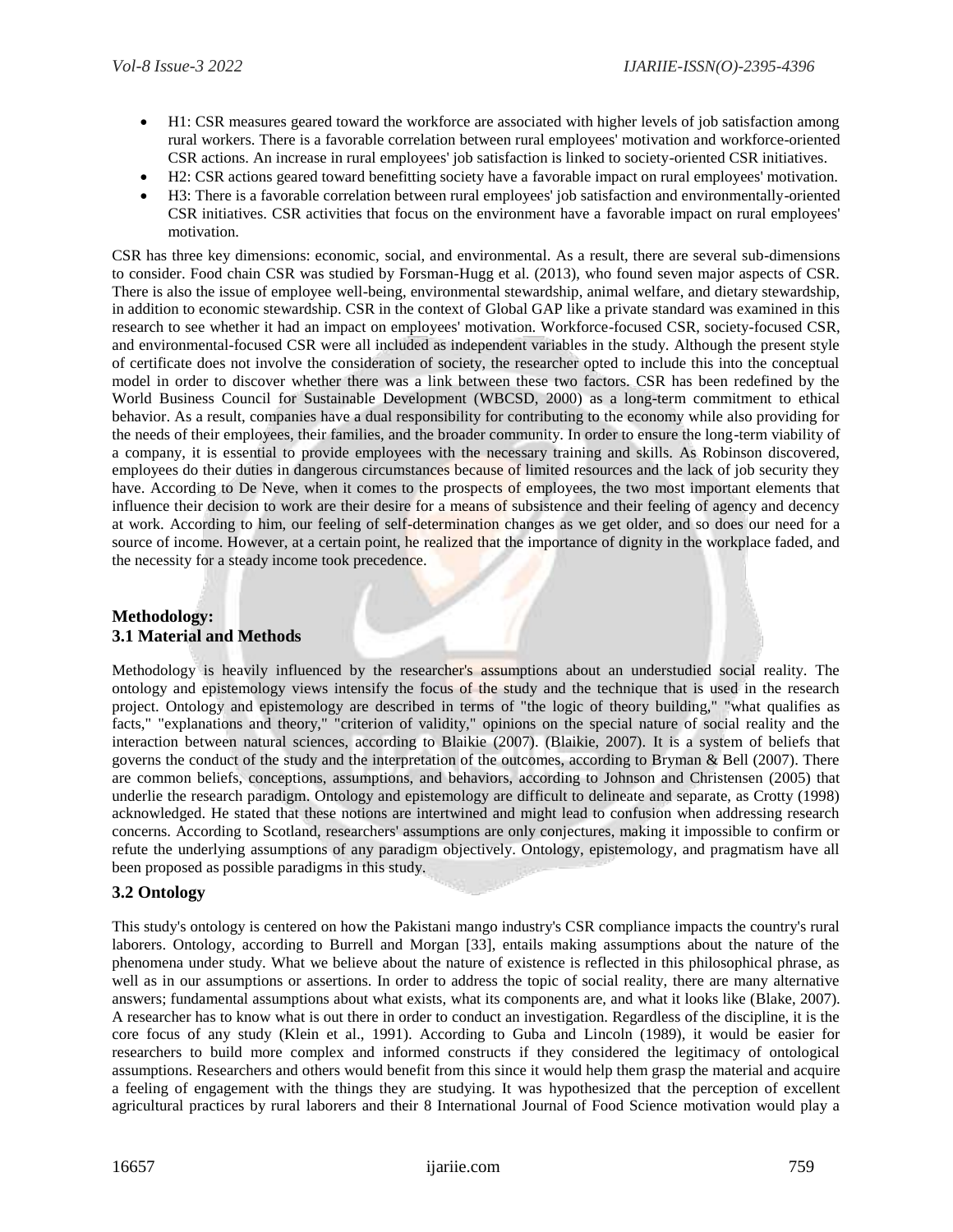role in this study's findings. Guba and Lincoln [32] argued that people's perceptions of reality might be subjective and differing.

#### **3.3 Research Approach**

The research design is shaped by the methods used in the study. According to Saunders et al, a good knowledge of the theory selected will determine the appropriateness of the study strategy. In research, inductive and deductive methods are the two most used. Once theories and hypotheses are established, data collection methods are devised, and the suggested hypotheses are tested. The deductive method, on the other hand, begins with evidence and ends with a hypothesis. Inductive and deductive approaches are distinguished by the applicability of the hypothesis to the inquiry. The inductive strategy generally results in a novel theory that may be generalized, whereas the deductive approach is used to evaluate and confirm assumptions or hypotheses that have been suggested. A deductive strategy was used in this study, which began with a theoretical standpoint.

Four versions of methodological triangulations (Figure 2) were proposed by Steckler et al. (1994). The first model employs a variety of methods to study a single issue. Second model in Figure 2 is based on the observation of several fields. "The third model is based on theoretical triangulation, which combines many ideas. The fourth approach is based on triangulation, which considers the use of both qualitative and quantitative methodologies equally.

The second paradigm is used in this research, where several measurements are used to investigate the same phenomena. The study's goal was to determine whether or not private standards may be effective in guaranteeing adherence to CSR activities and whether or not such practices affected employees' motivation (Figure 2). Qualitative data and analysis have been used to address the study's four research questions. It was shown that CSR activities had a positive impact on employee motivation, but this finding was corroborated by quantitative data.

Methodology should be flexible enough to meet the research issue at its heart, and this is the most important aspect of a research project (s). In order to apply a mixed method study to its full potential, the researcher must take into account all of the key features of both qualitative and quantitative approaches. The researcher will be able to compare and contrast the advantages and disadvantages of the two approaches in the context of their research (Johnson and Onwuegbuzie, 2004).

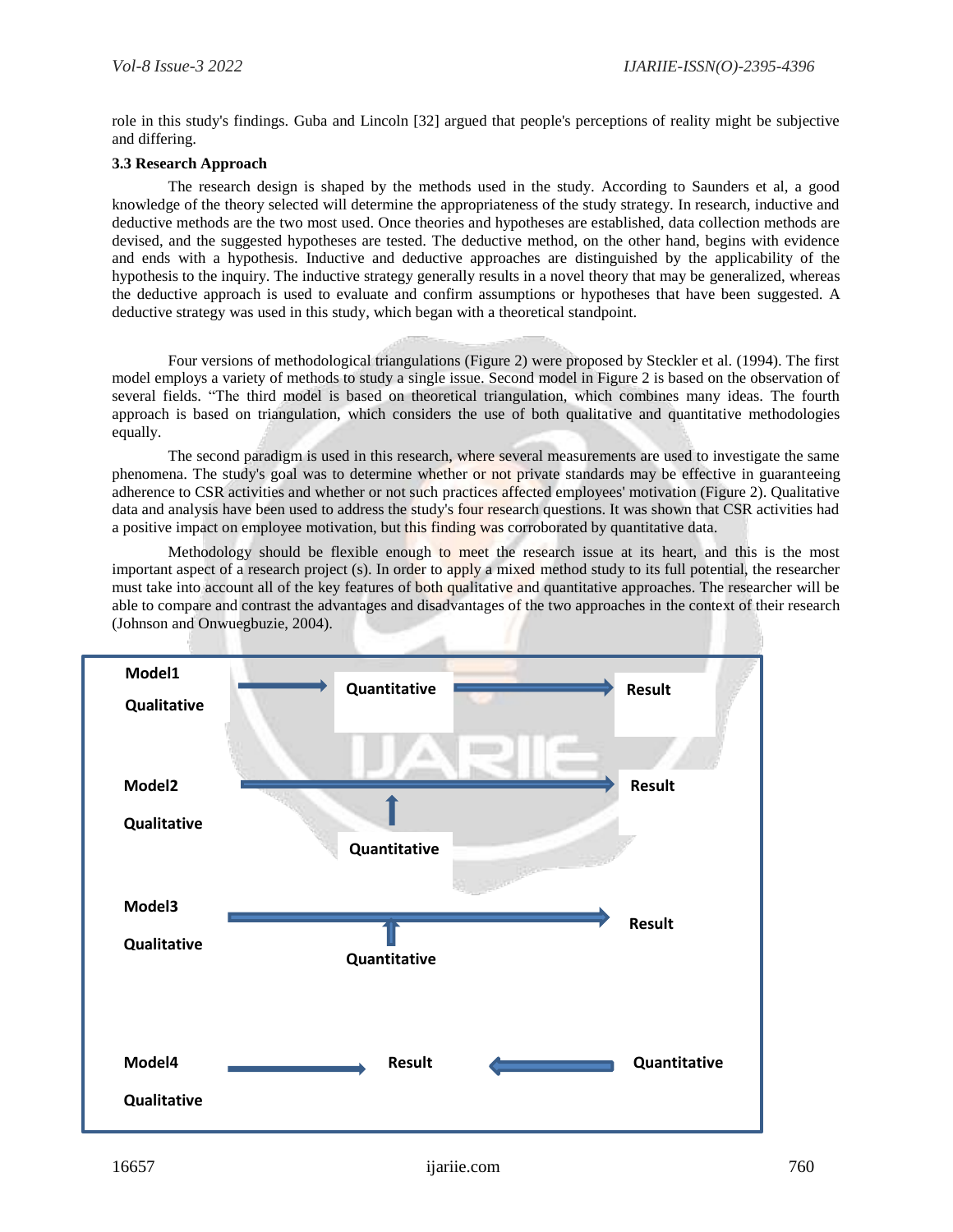### **Data Analysis and Findings**

#### **4.1 Research Sample:**

In this research workers from different certified farms were included. For this survey, questionnaires were distributed to the management (managers and CEO) while other technical staffs were also selected for this survey. Around 400 questionnaires were distributed and 375 were received back. The percentage of returned questionnaires were almost 96%. It means that majority of the workers and managers were respondent and rate of response became excellent. In the questionnaire, there were two basic literary questions and the remainder did not meet the criterion for being literate enough to comprehend the questions, just 349 of them were deemed helpful. In the survey, percentage and frequency of male participants were high as compared to female, because of low interest of field of agriculture among females. The highest range of age of respondents were from 31 to 40 (as they are considered as middle ages and experienced persons), they were 164 in number and 42.2%. Those workers who had four to Sox years working experience were respond more as compare to highly experienced persons till 10 years.

#### **4.2 Descriptive Analysis**

The demographic features showed that female had 158 in number and 40.6%. While male participants were 231 and had 59.4%. From age group 26 till 30 years respondents were of 21.1% and 82 in number, on the other hand people ranging in between 21 to 25 were 27.2% and 67 in number. Highly responded or responsible age were 31 to 40 which had high frequency 164 and percentage was 42.2%. People of 40+ were average in freqcy and percentage, i.e. 76 and 19.5%. According to the experience level, mist responded persons had 149 in number 38.3% and had experience of 4 to 6 years. Least number of frequency were 62, 15.9% and had 1 to 3 years of experience. Seven to ten years experienced persons had 23.9% and they were 93 in number. Highly experienced persons had 21.9% and they were 85 in number.

IARII

#### **Appendix A**

#### **Regression Table**

The demographic features of the sample are shown in **Table 1.**

| <b>Sex</b>          | <b>Frequency</b> | $\frac{0}{0}$ |
|---------------------|------------------|---------------|
| Female              | 158              | 40.6          |
| Male                | 231              | 59.4          |
| Age (years)         |                  |               |
| $26 - 30$           | 82               | 21.1          |
| $21 - 25$           | 67               | 17.2          |
| $31 - 40$           | 164              | 42.2          |
| >40                 | 76               | 19.5          |
| Years of experience |                  |               |
| 4–6                 | 149              | 38.3          |
| $1 - 3$             | 62               | 15.9          |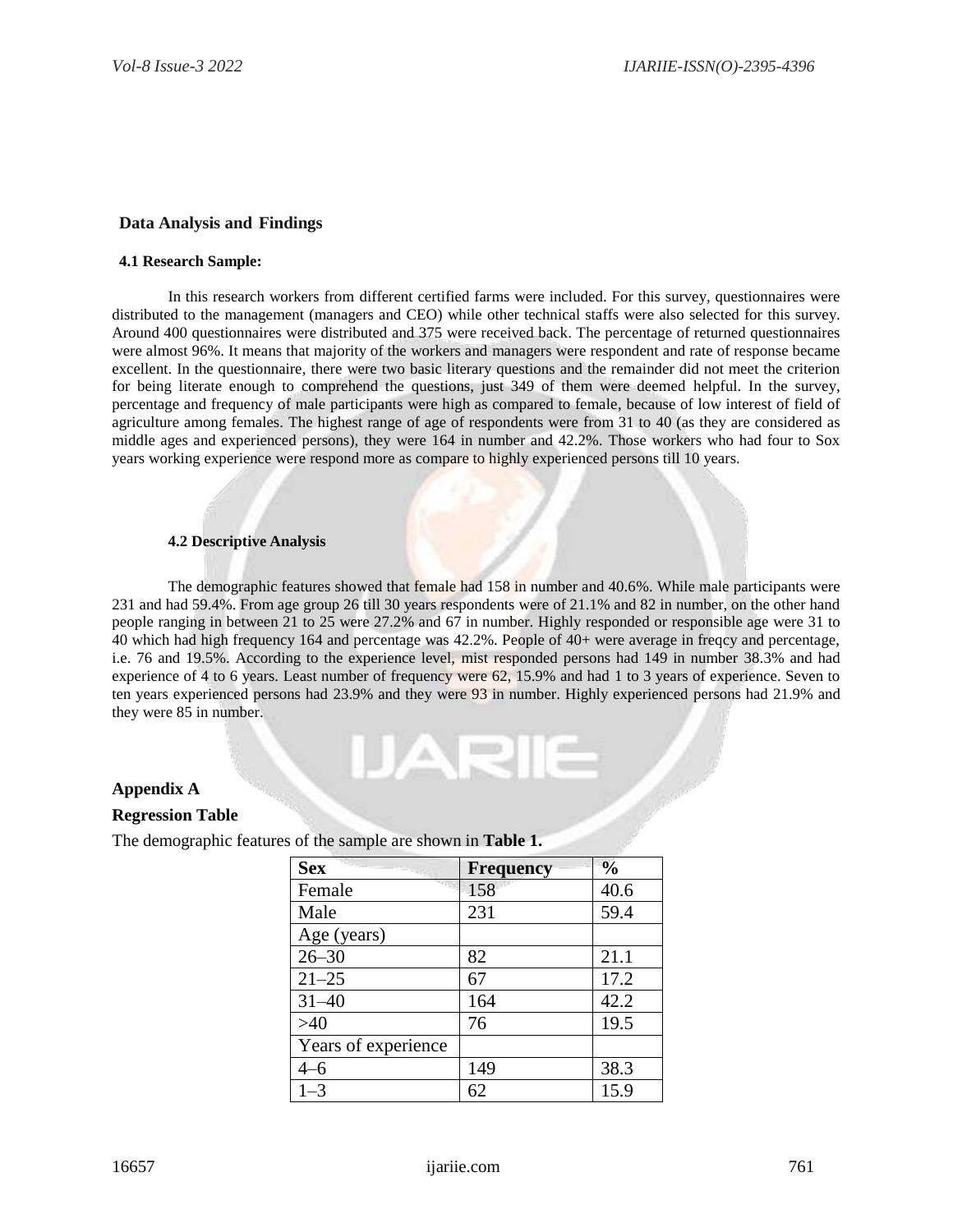| -10<br>' — | ر ر | 23 Q |
|------------|-----|------|
| 10         | റാ  | Q    |

Factor loadings and dependability findings are shown in **Table 2.**

|            | <b>Items</b> | Loading $(Min-$ T Value |                 |      |
|------------|--------------|-------------------------|-----------------|------|
|            |              | Max)                    | $(Min-Max)$     |      |
| PRB        |              | $0.74 - 0.82$           | $13.51 - 19.82$ | 0.71 |
| <b>CSR</b> |              | $0.69 - 0.86$           | $11.92 - 16.38$ | 0.79 |
| <b>EPF</b> |              | $0.71 - 0.93$           | $13.77 - 17.94$ | 0.82 |

**Table 3:** Extractions of discriminate validity, correlations, and average variance (AVEs)

|                                                                                    | M    | <b>SD</b>  | <b>PRB</b> | <b>CSR</b> | <b>EPF</b> |
|------------------------------------------------------------------------------------|------|------------|------------|------------|------------|
| <b>PRB</b>                                                                         | 4.11 | 0.492      | 0.748      | $0.218**$  |            |
| $\overline{\text{CSR}}$                                                            | 3.48 | 0.731      |            | 0.768      |            |
| <b>EPF</b>                                                                         | 3.91 | 0.793      | $0.311**$  | $0.236**$  | 0.793      |
|                                                                                    |      | CR         | 0.73       | 0.79       | 0.83       |
|                                                                                    |      | <b>AVE</b> | 0.56       | 0.59       | 0.63       |
| $\gamma$ 2/df = 3.18, CFI = 0.941, GFI = 0.937, IFI = 0.928 and RMSEA = 0.059) *** |      |            |            |            |            |

**Table 4** shows the results of hypothesis testing.

| <b>Way</b>                                                                                                 |                                       | <b>SE</b> | <b>LLCI</b> | <b>ULCI</b> | <b>Decision</b> |
|------------------------------------------------------------------------------------------------------------|---------------------------------------|-----------|-------------|-------------|-----------------|
| $CSR \rightarrow PRB$                                                                                      | $0.211$ **                            | 0.034     | 0.239       | 0.559       | Accepted        |
| $CSR \rightarrow EPF$                                                                                      | $0.238**$ 0.053                       |           | 0.196       | 0.368       | Accepted        |
| $\left( \frac{\gamma 2}{df} = 2.84; RMSEA = 0.53; IFI = 0.946; CFI = 0.951; GFI = 0.49 \right)$ ***        |                                       |           |             |             |                 |
| $CSR\rightarrow$                                                                                           | $PRB \rightarrow   0.116***   0.0192$ |           | 0.098       | 0.136       | Accepted        |
| <b>EPF</b>                                                                                                 |                                       |           |             |             |                 |
| $(\chi 2/df = 2.53 \text{ RMSEA} = 0.047 \text{ IFI} = 0.958 \text{ CFI} = 0.961 \text{ GFI} = 0.957)$ *** |                                       |           |             |             |                 |

## **Conclusions**

To sum up, contemporary organizations cannot ignore the growing relevance of sustainability, which is a concern shared by the world at large. Even in the context of emerging countries, this topic is of paramount relevance since many developing countries are experiencing harsh climate change circumstances owing to their inadequate environmental management policies. This problem of climate change affects all developing countries, including Pakistan. The country has experienced severe weather conditions during the previous two decades, and it is projected that this scenario of extreme weather conditions would continue in the future if urgent actions are not done. Furthermore, it may benefit from Western examples like the EU and other industrialized nations that have made exceptional efforts to protect environment at every level.

Management of firms is urged to cooperate with workers on personal and environmental concerns in order to slow down the rate of environmental deterioration in the nation. It is crucial to understand the human influence on a company's environmental performance because of the rising concerned with social responsibility, particularly the duty for the environment... Because employees spend a large amount of time at work, they must be aware that their actions have a major influence on the company's environmental impact. Sustainability or CSR practices may have a positive impact on the environment if they are included into essential company operations like human resources and organizational management. An effective way to ensure a more sustainable future for our planet and its people is through proactively engaging the workforce of a firm in environmental stewardship and sustainability initiatives.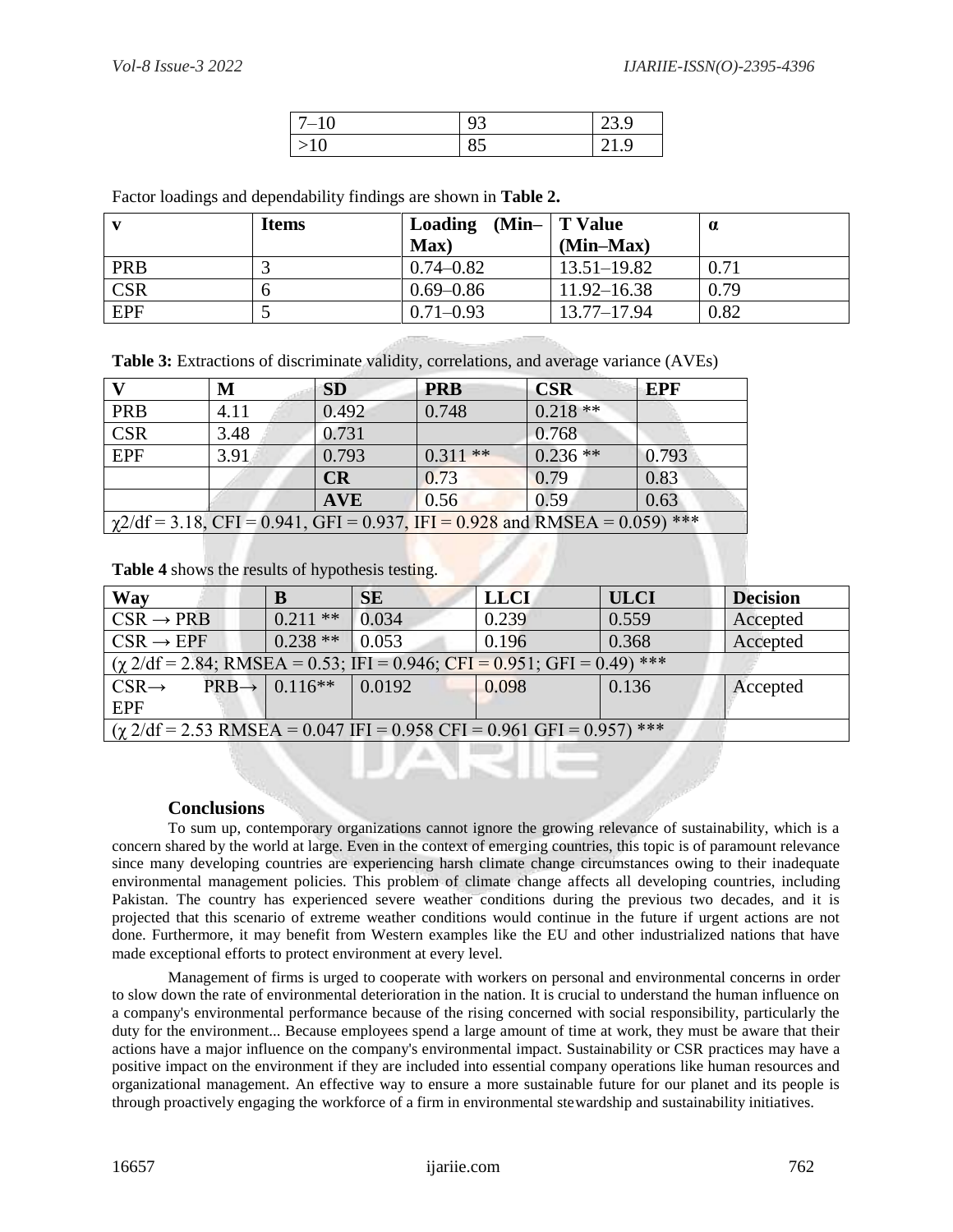### **References:**

- 1. Yin, J. Institutional drivers for corporate social responsibility in an emerging economy: A mixedmethod study of Chinese business executives. Bus. Soc. 2017, 56, 672–704.
- 2. Yuan, Y.; Lu, L.Y.; Tian, G.; Yu, Y. Business strategy and corporate social responsibility. J. Bus. Ethics 2020, 162, 359–377.
- 3. Barauskaite, G.; Streimikiene, D. Corporate social responsibility and financial performance of companies: The puzzle of concepts, definitions and assessment methods. Corp. Soc. Responsib. Environ. Manag. 2020, 28, 278–287.
- 4. Ruggiero, P.; Cupertino, S. CSR strategic approach, financial resources and corporate social performance: The mediating effect of innovation. Sustainability 2018, 10, 3611.
- 5. Chao, A.C.; Hong, L. Corporate social responsibility strategy, environment and energy policy. Struct. Chang. Econ. Dyn. 2019, 51, 311–31
- 6. Fernando, Y.; Jabbour, C.J.C.; Wah, W.-X. Pursuing green growth in technology firms through the connections between environmental innovation and sustainable business performance: Does service capability matter? Resour. Conserv. Recycl. 2019, 141, 8–20
- 7. Roberts, A.D. Corporate social responsibility (CSR): Governments, institutions, businesses, and the public within a smart city context. Handb. Smart Cities 2020, 1–25. 8.
- 8. Du, Y.; Wang, X.; Zhang, L.; Feger, K.-H.; Popp, J.; Sharpley, A. Multi-stakeholders' preference for best management practices based on environmental awareness. J. Clean. Prod. 2019, 236, 117682.
- 9. Solarin, S.A.; Al-Mulali, U.; Gan, G.G.G.; Shahbaz, M. The impact of biomass energy consumption on pollution: Evidence from 80 developed and developing countries. Environ. Sci. Pollut. Res. 2018, 25, 22641–22657.
- 10. Fahad, S.; Wang, J. Climate change, vulnerability, and its impacts in rural Pakistan: A review. Environ. Sci. Pollut. Res. 2020, 27, 1334–1338.
- 11. Kraus, S.; Rehman, S.U.; García, F.J.S. Corporate social responsibility and environmental performance: The mediating role of environmental strategy and green innovation. Technol. Forecast. Soc. Chang. 2020, 160, 120262
- 12. Kucharska, W.; Kowalczyk, R. How to achieve sustainability?—Employee's point of view on company's culture and CSR practice. Corp. Soc. Responsib. Environ. Manag. 2019, 26, 453–467
- 13. Rupp, D.E.; Mallory, D.B. Corporate social responsibility: Psychological, person-centric, and progressing. Annu. Rev. Organ. Psychol. Organ. Behav. 2015, 2, 211–236
- 14. Brieger, S.A.; Anderer, S.; Fröhlich, A.; Bäro, A.; Meynhardt, T. Too much of a good thing? On the relationship between CSR and employee work addiction. J. Bus. Ethics 2020, 166, 311–329
- 15. Rehman, A.; Ullah, I.; Ullah, Z.; Zeeshan, M.; Hussain, A.; Rahman, H.U. Adoption of green banking practices and environmental performance in Pakistan: A demonstration of structural equation modelling. Environ. Dev. Sustain. 2021, 1–21.
- 16. World Bank. Labor Force, Total—Pakistan. Available online: https://data.worldbank.org/indicator/SL.TLF.TOTL.IN?locations= PK (accessed on 21 November 2020). 18. Sun, H.; Rabbani, M.R.; Ahmad, N.; Sial, M.S.; Cheng, G.; Zia-Ud-Din, M.; Fu, Q. CSR, co-creation and green consumer loyalty: Are green banking initiatives important? A moderated mediation approach from an emerging economy. Sustainability 2020, 12, 10688
- 17. Szegedi, K.; Khan, Y.; Lentner, C. Corporate social responsibility and financial performance: Evidence from Pakistani listed Universities. Sustainability 2020, 12, 4080
- 18. Prasad, M.; Mishra, T.; Bapat, V. Corporate social responsibility and environmental sustainability: Evidence from India using energy intensity as an indicator of environmental sustainability. Iimb Manag. Rev. 2019, 31, 374–384
- 19. Tang, Z.; Tang, J. Stakeholder–firm power difference, stakeholders' CSR orientation, and SMEs' environmental performance in China. J. Bus. Ventur. 2012, 27, 436–45
- 20. Carroll, A.B. A three-dimensional conceptual model of corporate performance. Acad. Manag. Rev. 1979, 4, 497–505